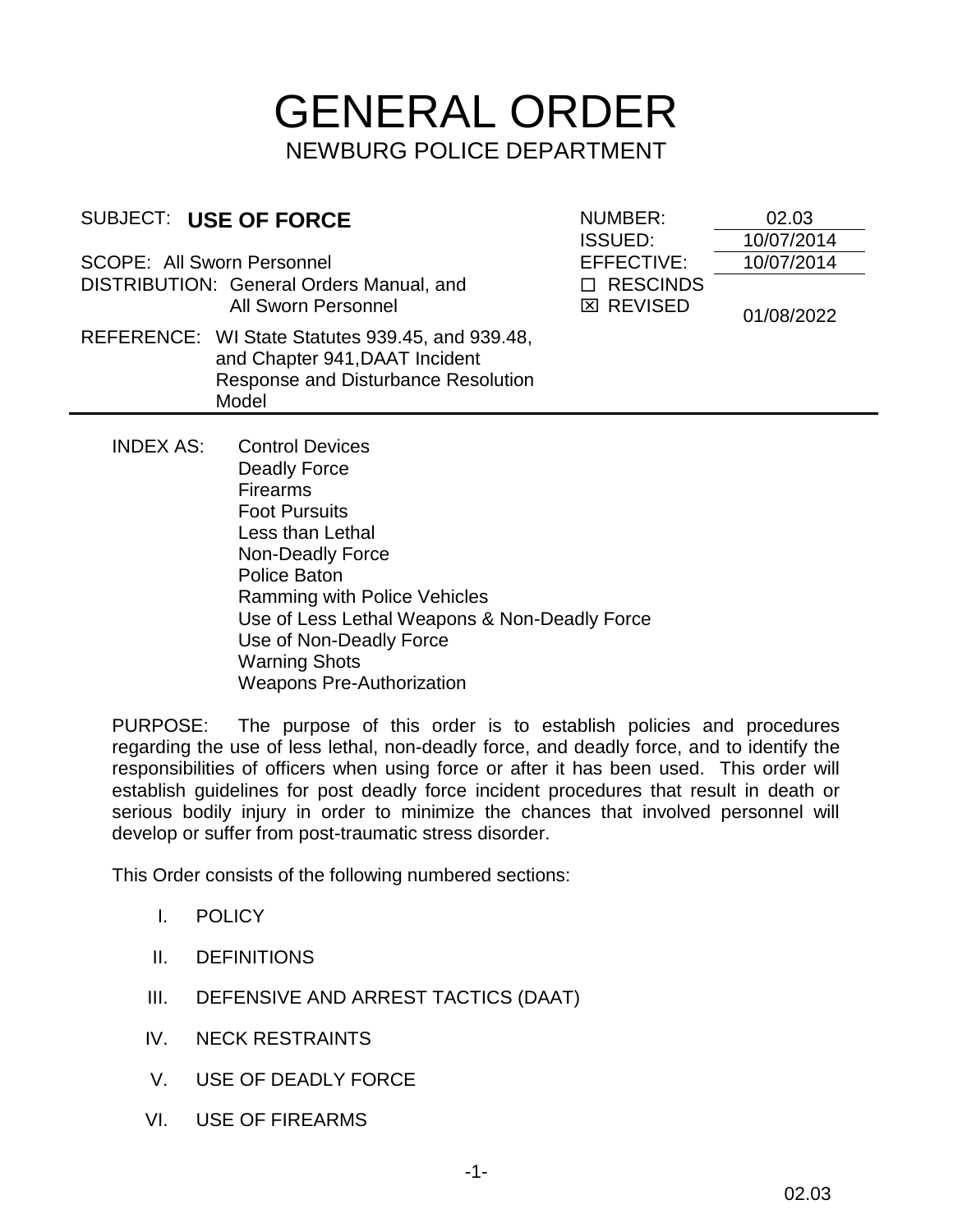- VII. USE OF VEHICLES BLOCKADES, BARRIERS, AND RAMMING
- VIII. USE OF NON-DEADLY FORCE
- IX. FOOT PURSUITS
- X. USE OF POLICE BATONS
- XI. CHEMICAL RESTRAINT
- XII. CONDUCTED ELECTRICAL WEAPON
- XIII. DE-ESCALATION
- XIV. MEDICAL ASSISTANCE
- XV. REPORTING THE USE OF FORCE
- XVI. DEADLY FORCE INCIDENT PROCEDURES
- I. POLICY
	- A. The Newburg Police Department recognizes and respects the value and special integrity of each human life. In vesting police officers with the lawful authority to use force to protect the public welfare, a careful balancing of all human interests is required. Therefore, it is the policy of this department that police officers shall use only that force that is reasonably necessary to effectively bring an incident under control, while protecting the lives of the officer or another. Deadly force shall never be resorted to until every other reasonable means of apprehension or defense has been exhausted.
- II. DEFINITIONS
	- A. DEADLY FORCE: The intentional use of a firearm or other instrument that creates a high probability of death or great bodily harm.
	- B. POST TRAUMATIC STRESS DISORDER: An anxiety disorder that can result from exposure to short-term severe stress, or the long-term buildup of repetitive and prolonged milder stress.
	- C. NON-DEADLY FORCE: That amount of force which does not meet the definition of deadly force, but which is an amount of force which, in normal circumstances, can cause bodily harm.
	- D. REASONABLE FORCE: That force which an ordinary, prudent, and intelligent person with the same knowledge of the particular situation as the officer would deem necessary.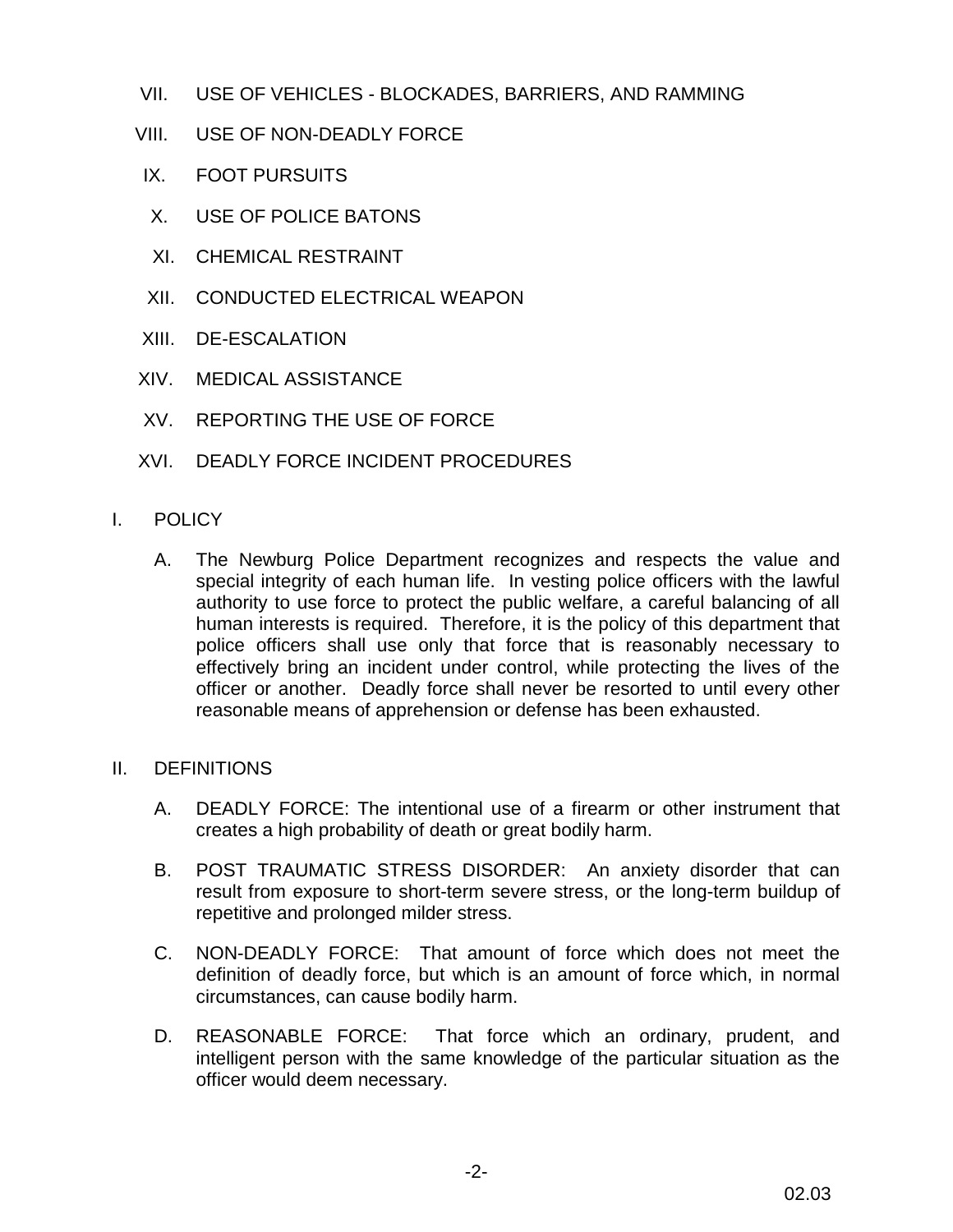- E. CONDUCTED ELECTRICAL WEAPON (CEW): A non-lethal force weapon that causes electro-muscular disruption to a combative, violent, or potentially combative, violent subject. The use of this device is intended to incapacitate the subject with a minimal potential for causing death or great bodily harm.
- F. DEFENSIVE AND ARREST TACTICS (DAAT): A system of verbalization skills coupled with physical alternatives.
- G. DE-ESCALATION: taking action or communicating verbally or non-verbally during a potential force encounter in an attempt to stabilize the situation and reduce the immediacy of the threat so that more time, options, and/or resources can be called upon to resolve the situation without the use of force or without the reduction of force necessary.
- H. NECK RESTRAINT: an action taken by the use of any force or device to the neck area to restrain a person, including, but not limited to:
	- 1. Choke Hold A physical maneuver that restricts an individual's ability to breathe for the purposes of incapacitation.
	- 2. Vascular Neck Restraint A technique that can be used to incapacitate individuals by restricting the blood flow to their brain.
	- 3. The use of neck restraints by personnel of the Newburg Police Department is prohibited unless the situation requires the use of deadly force that would be justified.

## III. DEFENSE AND ARREST TACTICS

- A. The Newburg Police Department adopts the Defensive and Arrest Tactics System. This is a system designed for all police officers for the primary purpose of self defense. This system includes the Incident Response and Disturbance Resolution Models which provide general guidelines that define the degree and type of force to be used in controlling suspects. All Newburg Police Officers shall be trained in the DAAT system per State Training and Standard Bureau standards.
	- 1. An officer shall only use that amount of force which is necessary and reasonable in the performance of his/her law enforcement duties.
	- 2. Under no circumstances shall an officer continue to use force (except mere physical restraint) against an individual who has ceased to resist.
	- 3. When an individual only offers passive resistance to arrest, the officer shall bodily remove and transport such an individual with as much regard to the individual's safety and welfare as reasonable, practical, and possible.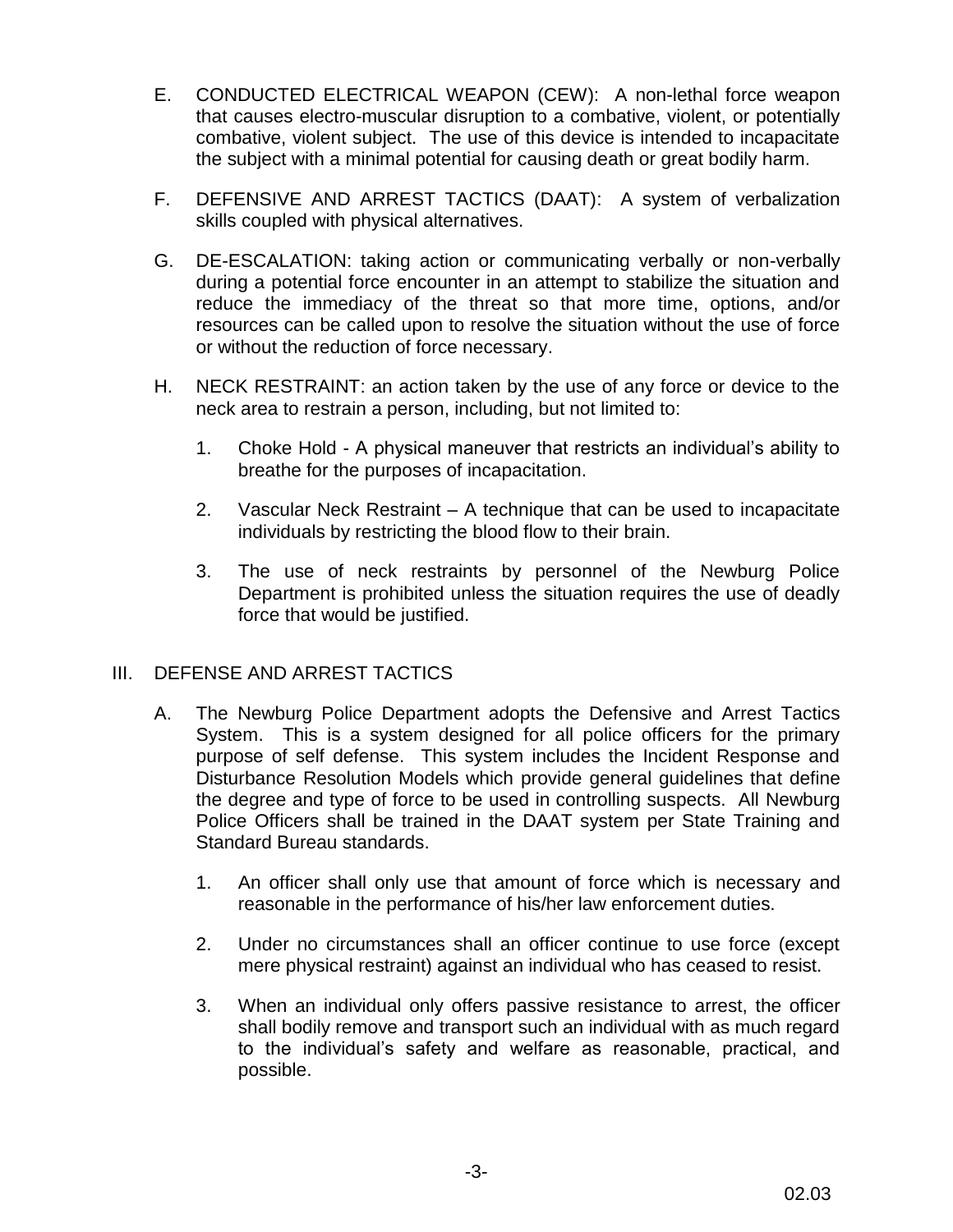- 4. When utilizing the Disturbance Resolution Model, the officer must use the minimum necessary force in reacting to other people's behavior by escalating or de-escalating through the Intervention Options.
- 5. Use of Force Training will be conducted annually and will include weaponless control techniques that have the potential for serious injury.
- B. Incident Response Model: The following is the Incident Response Model adopted by the State of Wisconsin DAAT Advisory Committee 8-28-14.

#### INCIDENT RESPONSE

- R Report \*Become aware \*Plan response \*Arrive/Assess \*Alarm/Inform E Evaluate \*Look for dangers \*Determine backup needs \*Enter when appropriate/tactically sound S Stabilize \*Subject(s) \*Scene P Preserve \*Life -Conduct an initial medical assessment (as trained) -Treat to level of training -Continue to monitor the subject(s) \*Evidence O Organize \*Coordinate additional responding units (if necessary) \*Communicate with dispatch and others \*Organize the collection of evidence (if appropriate) N Normalize \*Provide long-term monitoring (as appropriate) \*Restore scene to normal \*Return radio communications to normal D Document/Debrief \*Debrief self, other responding personnel, subject(s), other persons Document incident appropriately
- C. Disturbance Resolution Model: The following is the Disturbance Resolution Model adopted by the State of Wisconsin DAAT Advisory Committee 8-28-14.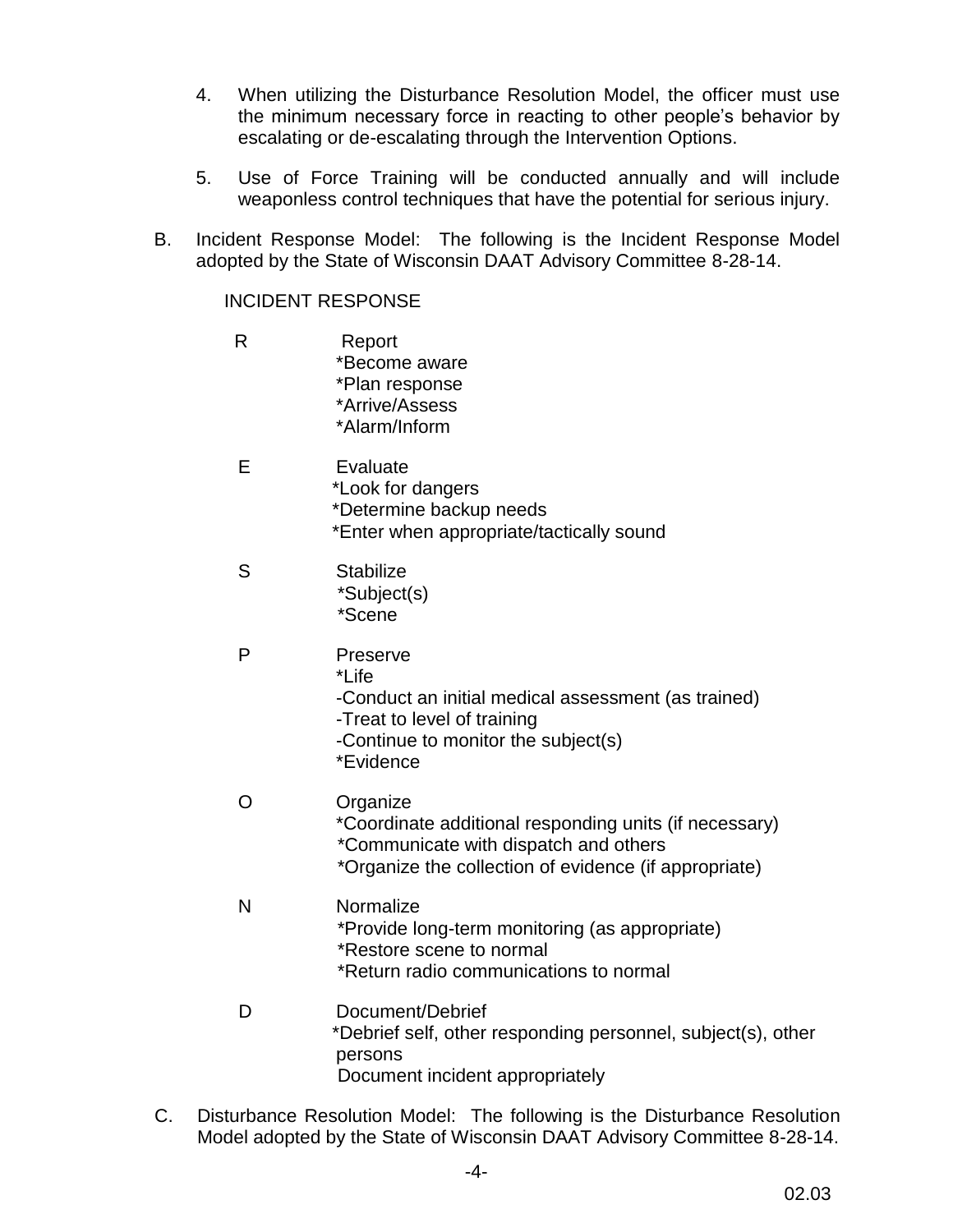# 1) APPROACH CONSIDERATIONS

| <b>Justification Desirability</b><br>-Desirability                                                                                 |
|------------------------------------------------------------------------------------------------------------------------------------|
| Control of distance<br><b>Relative Positioning</b><br><b>Relative Positioning with Multiple</b><br>Subjects<br><b>Team Tactics</b> |
| Threat assessment opportunities<br>Officer/subject factors<br>Special circumstances<br>Level/stage/degree of stabilization         |
|                                                                                                                                    |

# 2) INTERVENTION OPTIONS

- a. Which mode you choose in a given situation depends on your tactical evaluation and threat assessment. Note that the same tactic may, depending on the circumstances and the purpose for which it is used, fall into more than one mode. The criterion is whether the level and degree of force is objectively reasonable. Five fundamental principles apply:
	- 1. The purpose for use of force is **to gain control** in pursuit of a legitimate law enforcement objective. If verbalization is effective in gaining control, it is always preferable to physical force.
	- 2. You may initially use the level and degree of force that is reasonable through the Intervention Options. As the situation dictates, you may move from any mode to any other if you reasonably believe that a lower level of force would be ineffective.
	- 3. At any time, if the level of force you are using is not effective to gain control, you may **disengage** and/or **escalate** to a higher level of force.
	- 4. Once you have gained control of a subject, you must **reduce** the level of force to that needed to maintain control.
	- 5. You must always maintain a position of advantage.

b. The five modes each serve a different purpose and include different tactics and techniques.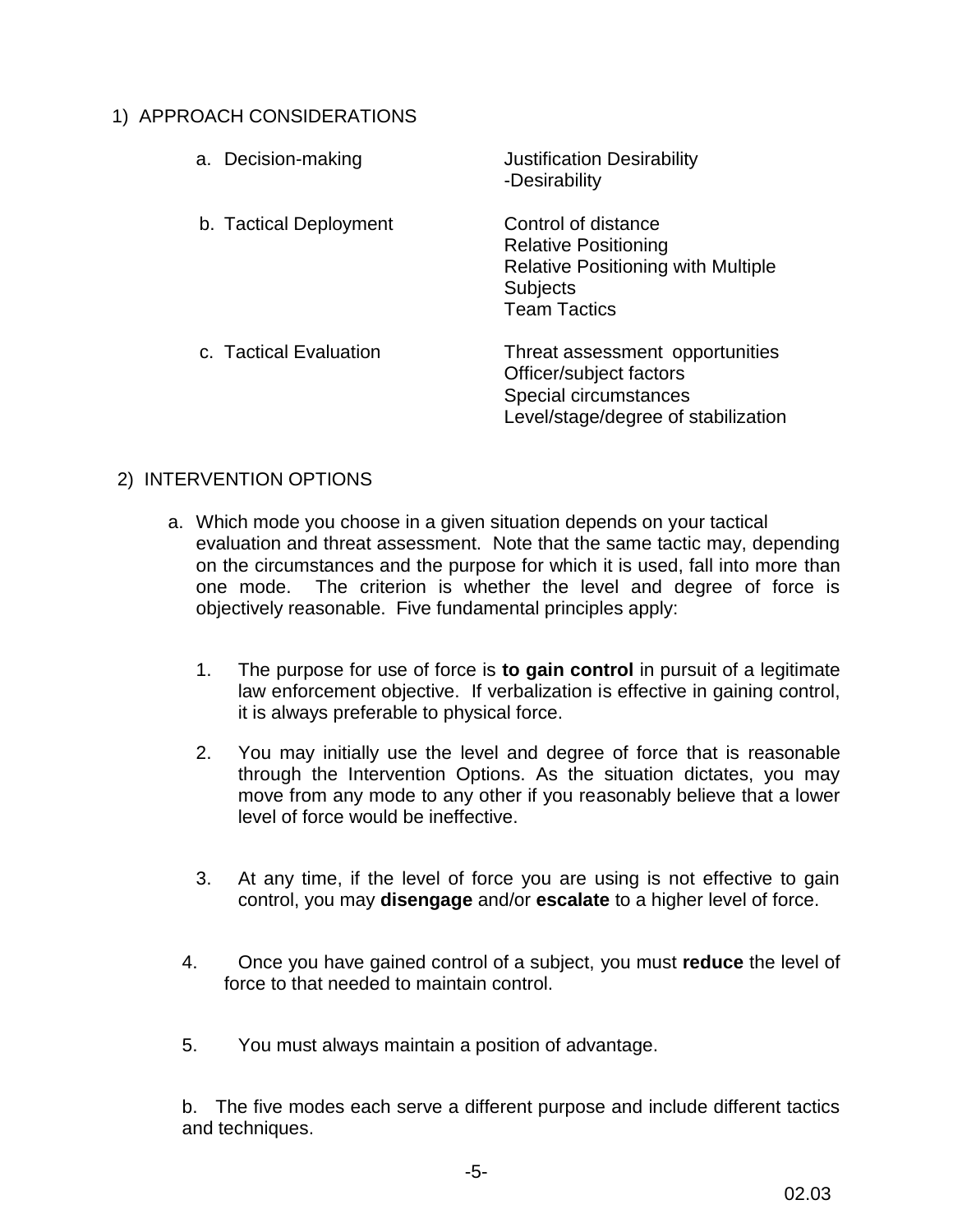| <b>Mode</b>                | <b>Purpose</b>                                                                   |
|----------------------------|----------------------------------------------------------------------------------|
| A. Presence                | To present a visible display of authority                                        |
| <b>B.</b> Dialog           | To verbally persuade                                                             |
| C. Control Alternatives    | To overcome passive resistance, active<br>resistance, or their threats           |
| D. Protective Alternatives | overcome continued<br>resistance.<br>To<br>assaultive behavior, or their threats |
| E. Deadly Force            | To stop the threat                                                               |

- 6. **Presence:** The first mode, Presence, reflects the fact that sometimes all that is needed to control a situation is the presence of an officer. The purpose of this mode is to "present a visible display of authority." Much as drivers are careful not to exceed the speed limit when they share the road with a marked squad, the simple presence of an officer in uniform or otherwise identified is enough to prevent people from starting or continuing to behave aggressively or otherwise create a disturbance.
- 7. **Dialogue:** The second mode, Dialogue, covers the range of tactical communication from very low-level questioning to very directive commands. The purpose of dialogue is to persuade subjects to comply with an officer's lawful directives. The specific techniques used are covered extensively in Professional Communication Skills.
- 8. **Control Alternatives:** The third mode, Control Alternative, includes a wide range of tactics and tools for controlling subjects. These are divided into four groups: escort holds, compliance holds, control devices, and passive countermeasures. This mode includes both empty-hand techniques such as applying an escort hold or directing a subject to the ground and tools such as Oleoresin Capsicum (OC) spray, commonly called "pepper spray," and conducted electrical weapon (CEW's). The common thread is that all these tactics and tools are used to control subjects who are resisting or threatening to resist.

The mode of Control Alternatives includes four tactics/tools:

- **Escort Holds**
- Compliance Holds
- Control Devices (OC spray, CEW's)
- Passive Countermeasures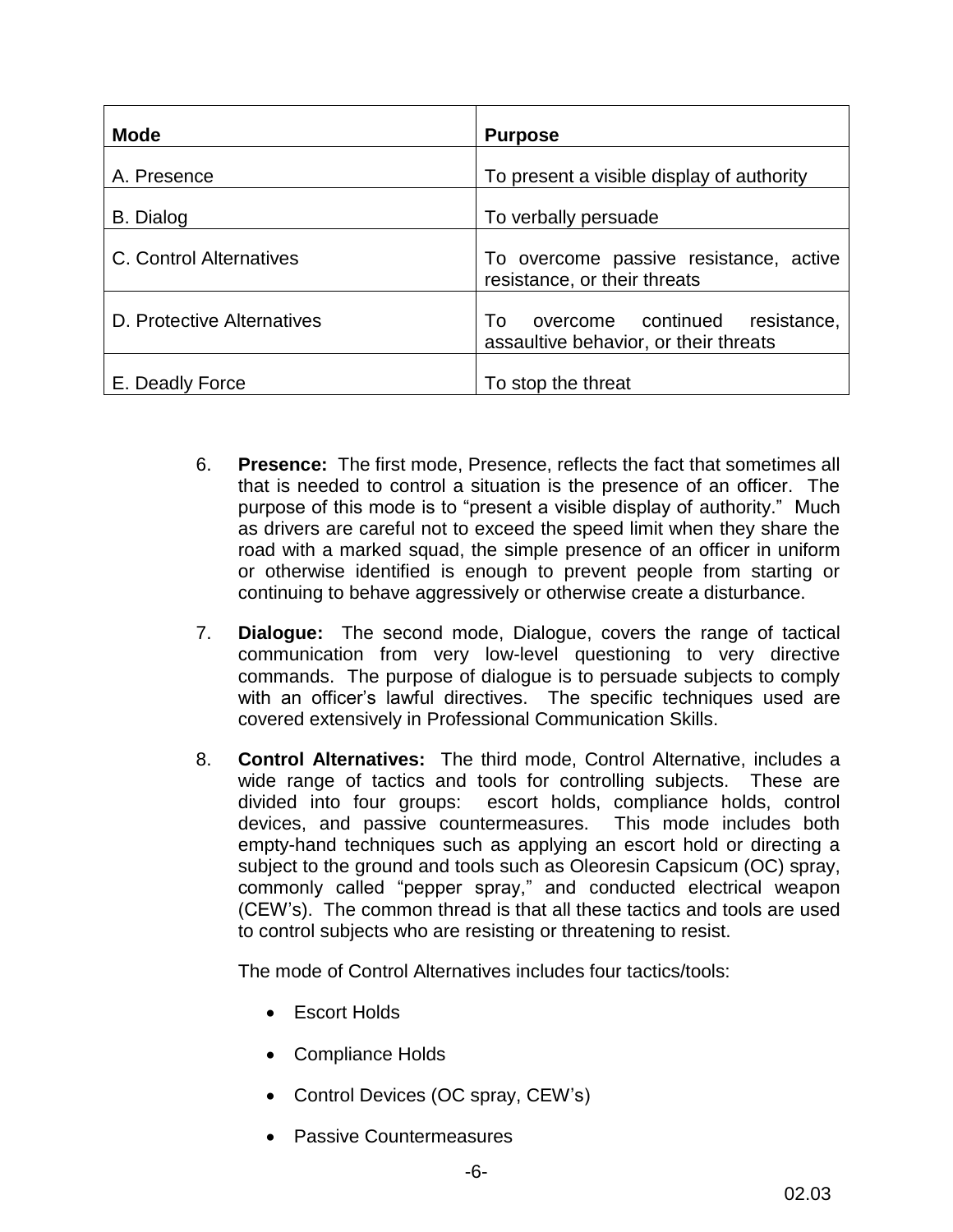The goal of control devices (OC spray and CEW's) is to overcome active resistance or its threat. Active resistance, unlike passive resistance, involves a subject who is physically counteracting an officer's control efforts under circumstances in which the behavior itself, the environment in which the behavior occurs, or officer/subject factors create a risk of bodily harm.

The criterion of active resistance or its threat means that in general, control devices would not be appropriate to use against verbal aggression, against people who are running away, against children and older persons, and against persons engaged in peaceful civil disobedience-unless reasonably justified by the circumstances covered in Approach Considerations.

**Verbal Aggression** - Verbal aggression occurs when a suspect is being argumentative, and/or confrontational with an officer. While this behavior alone can be difficult for an officer to deal with, Professional Communication skills are the preferred method. However, if arbitration is unsuccessful (REACT), and an officer/ subject factor comparison dictates lesser levels of force would be ineffective, then a control device could be a viable alternative.

**People who are running away** - Before deploying a control device (in this case, a CEW would be a better choice than OC spray) during a foot pursuit, ask yourself, "What will the suspect force me to do when I catch him?" If the subject would force you to decentralize him or her during initial physical contact, using a CEW might be a better choice, as the risk of injury to the officer and subject would be less with a CEW as opposed to a passive countermeasure. On the other hand, if you don't think the subject would require you to immediately take him or her to the ground, then a CEW would probably not be the best choice. In that case you could safely respond with a lower level of force. (See section IX of this GO.)

Another way to think about the situation is to apply the three criteria from *Graham v. Connor* to determine whether using a control device would be reasonable:

- The severity of the alleged crime at issue: Is it a retail theft or a substantial battery?
- 9. **Protective Alternatives:** Protective Alternatives is the fourth mode in Intervention Options. As the name implies, these interventions are designed to protect officers in situations when they face subjects continuing to resist or threatening to assault. The overall purpose is to overcome continued resistance, assaultive behavior or their threats. Continued resistance means that an individual is maintaining a level of counteractive behavior that is not controlled with the officer's current level of force. Assaultive behavior occurs when an individual's direct action generates bodily harm to the officer(s) and/or another person(s).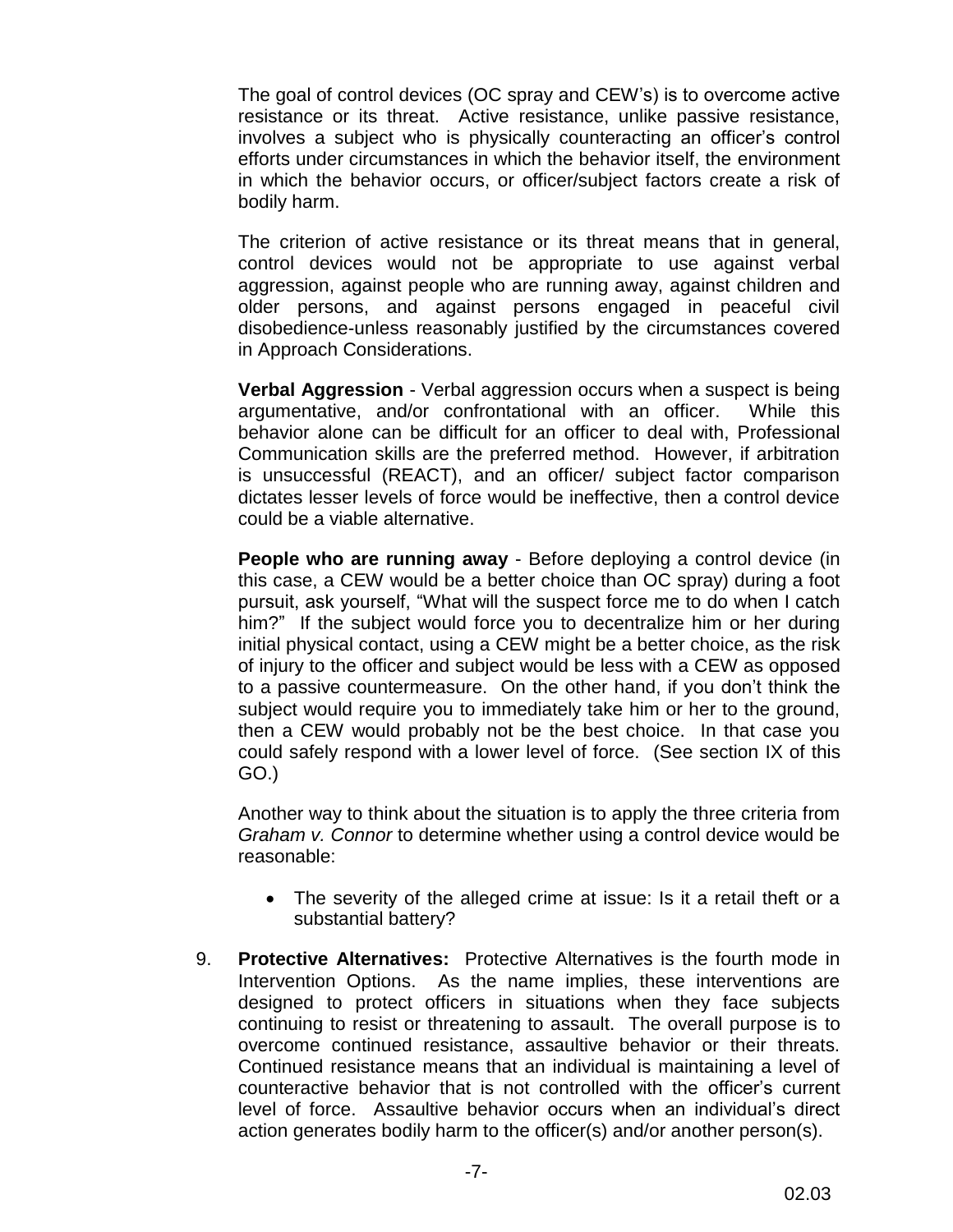The mode of Protective Alternatives includes three tactics:

- Active Countermeasures
- Incapacitation Techniques
- Intermediate Weapon

 Note that these tactics may also be used as control alternative, depending on the situation. For example, a jab with a baton (an intermediate weapon) may be used to prevent a person from pushing into a room while officers are interviewing a victim of domestic violence. In that situation, the baton would be used as a Control Alternative rather than a Protective Alternative. Remember that Intervention Options are just that – options. You will choose the appropriate option depending on the totality of the circumstances.

Active Countermeasures – The purpose of active countermeasures is to create a temporary dysfunction of an actively resistive or assaultive subject. The goal is to interrupt the subject to the ground for stabilization, handcuffing, and other follow-through procedures.

Active countermeasures include two categories of techniques:

- Vertical stuns
- **•** Focused strikes

 Incapacitating Techniques – The goal of incapacitating techniques is to cause the immediate, temporary cessation of violent behavior. One such technique is taught in the DAAT system: the Diffused Strike. Like the Vertical Stun, the Diffused Strike disrupts nerve impulses to the brain. Unlike the Vertical Stun, however, the effect is usually greater, rendering the subject temporarily unconscious.

Intermediate Weapon – The goal of using intermediate weapons is to impede a subject, preventing him or her from continuing resistive, assaultive, or otherwise dangerous behavior.

Intermediate weapons include a variety of impact and other weapons designed to impede subjects. The intermediate weapon included in the DAAT program is the straight baton. The baton-either a wood or plastic fixed-length baton or a metal expandable baton-is an impact weapon.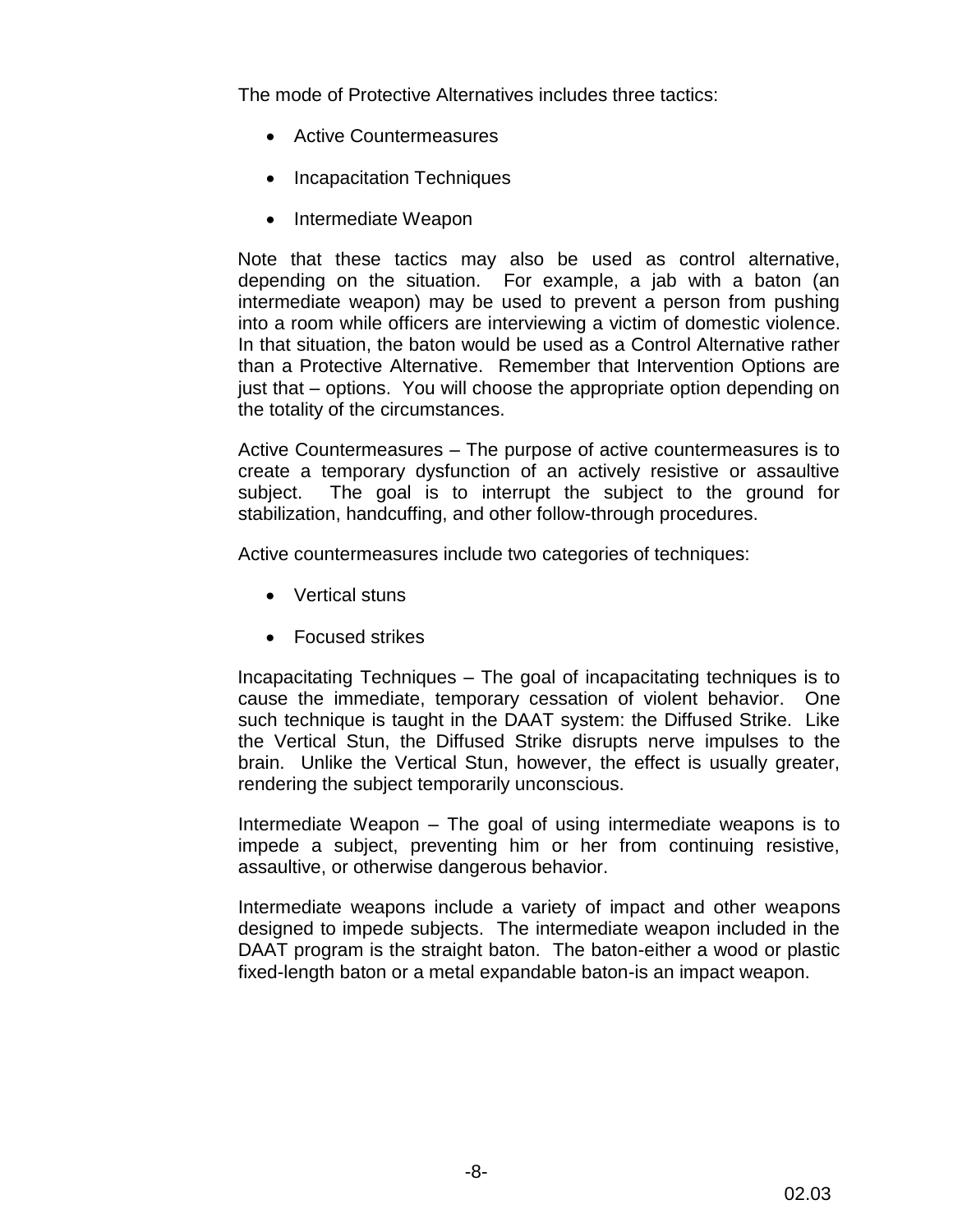While Wisconsin law (939.45 Wis. Stats.) affords officers the protection of privilege "when the actor's conduct is a reasonable accomplishment of a lawful arrest," the conduct must be reasonable-using deadly force in the absence of significant threat would not be reasonable. Further, Wisconsin law specifically limits the use of deadly force in self-defense (939.48 Wis. Stats.) as follows: *"the actor may not intentionally use force which is intended or likely to cause death or great bodily harm unless the actor reasonably believes that such force is necessary to prevent imminent death or great bodily harm to himself or herself."* (939.48(1) Wis. Stats.)

The same limitation is extended to use of force to defend a third person, in 939.48(4) Wis. Stats. The statutes and this General Order specifically prohibit use of deadly force to prevent suicide and solely to protect property.

10. **Deadly Force:** The fifth mode, Deadly Force, represents the highest level of force available to law enforcement officers. The power to use deadly force is the most awesome responsibility given to law enforcement officers.

## IV. NECK RESTRAINTS

- A. NECK RESTRAINT: an action taken by the use of any force or device to the neck area to restrain a person, including, but not limited to:
	- 1. Choke Hold the use of the choke hold, which is the intentional and prolonged application of force to the throat or windpipe, is limited to circumstances where deadly force is authorized and if applied, is subject to the same guidelines and requirements as a carotid control hold (Wis. Stats. 66.0511).
	- 2. Vascular Neck Restraint A technique that can be used to incapacitate individuals by restricting the flow of blood to their brain.
	- 3. The use of neck restraints by personnel of the Newburg Police Department is prohibited unless the situation requires the use of deadly force that would be justified.

## V. USE OF DEADLY FORCE

- A. Parameters for use of deadly force:
	- 1. Deadly force may be used as a last resort in the defense of oneself, when there is reasonable cause to believe that the officer is in imminent danger of death or serious bodily harm.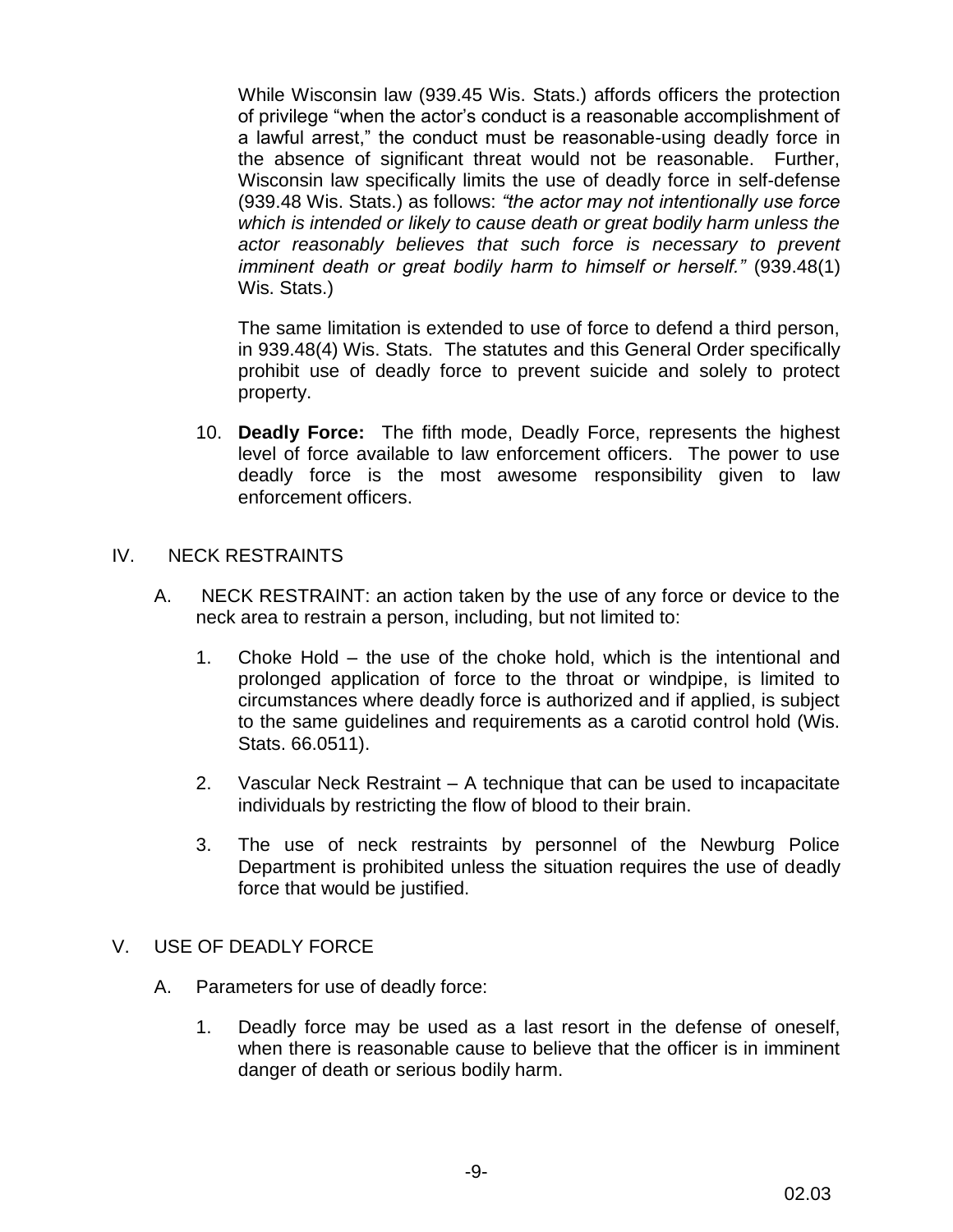- 2. Deadly force may be used as a last resort in the defense of another person or persons whom the officer has reasonable cause to believe is being unlawfully attacked and in imminent danger of death or great bodily harm.
- 3. Deadly force may be used after all other reasonable means of capture are exhausted to affect the arrest or prevent the escape of a suspect whom the officer has reasonable cause to believe has committed, or has attempted to commit, a felony involving the use or threatened use of deadly force and the officer reasonably believes the suspect cannot be apprehended later without the use of deadly force. This paragraph allows the officer to use deadly force when the suspect is engaged in such felonies involving violence. Non-violent felonies such as embezzlement or burglary do not in themselves justify the use of deadly force.
- B. An officer shall never threaten to use deadly force unless the use of such force would be justified under this Order.
- C. Before using deadly force, the officer shall, if possible, identify himself/herself as a police officer, order the suspect to desist from the unlawful activity and threaten to use deadly force if the order is not obeyed.
- D. The reasonableness of the force used in any incident will be judged in the knowledge of the circumstances as they were known or appeared to the officer at the time he/she acted, and not as they appear from a subsequent, more thorough knowledge of the circumstances.
- E. While it is recognized that the death of a suspect is a logical and probable consequence of the use of deadly force, the intent of the use of such force is only to terminate the actions of the suspect and not necessarily to take his or her life.
- F. No officer may apply a choke hold on a suspect except for when deadly force is justified.

# VI. USE OF FIREARMS

- A. Sworn personnel are authorized to carry and use weapons under the authority and powers granted to them by Wisconsin State Statutes and exemptions granted under Wis. Stats. Chapter 941. Officers must also follow the requirements set forth in General Order 2.4, Firearms and Ammunition.
- B. Officers may display department authorized firearms when they have reasonable suspicions to believe that the use of deadly force may be necessary. Officers need not be under attack, but only be reasonably apprehensive that the situation may lead to circumstances outlined in the Use of Deadly Force section of this Order. Department authorized firearms should not be displayed under any other circumstances.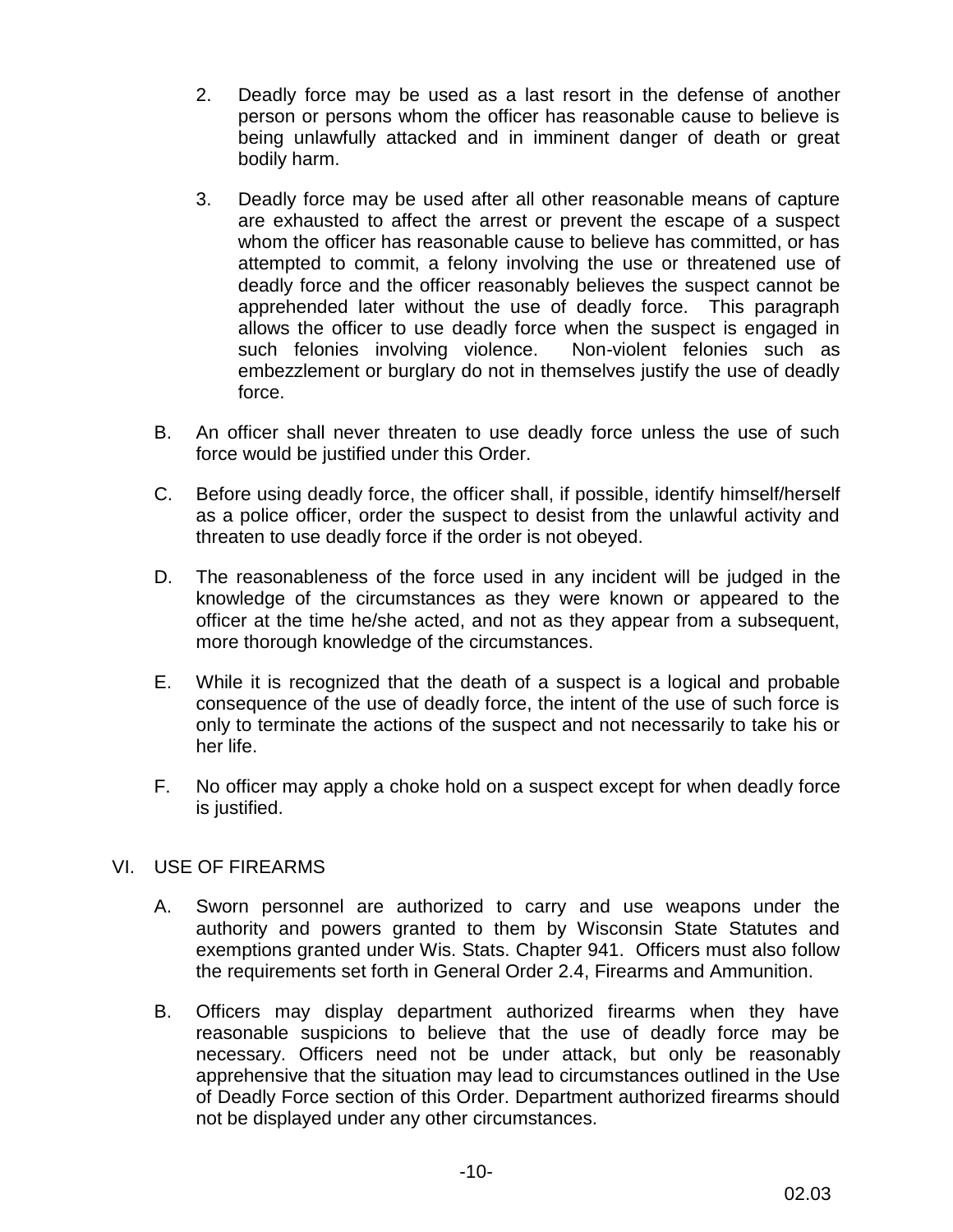- 1. This section is intended to allow the officer to have the firearm ready in circumstances such as answering a silent alarm or confronting a suspect whom there is reasonable suspicions to believe may be armed, or any other situation which may cause the officer to have reasonable fear for his/her life.
- C. Whenever safety permits and time allows, officers shall identify themselves and state their intent to shoot prior to using a firearm. Officers are to fire their weapons to stop an assailant from completing a potentially deadly act. The primary target is the central nervous system, to stop the threat and to minimize danger to innocent bystanders.
- D. Firearms shall not be discharged when it appears likely that an innocent person may be injured unless failure to discharge will result in the greater danger exception. The greater danger exception allows you to shoot without target isolation if the consequence of not stopping the threat would be worse than the possibility of hitting an innocent person.
- E. A warning shot shall not be fired under any circumstances.
- F. Officers should not discharge a firearm at or from a motor vehicle except as the last measure of self defense of oneself or another, and only then if the officer believes that the suspect has or is intent upon causing death or great bodily harm to oneself or another person. If this decision is made, consideration must be given to the safety of innocent bystanders and possible innocent passengers in the vehicle.
- G. An officer may also discharge a firearm under the following circumstances:
	- 1. During range practice or competitive sporting events.
	- 2. To destroy an animal that represents a threat to public safety, or as a humanitarian measure where the animal is seriously injured.
- H. Prior to being authorized to carry a firearm on duty for the Newburg Police Department, officers must meet the following three requirements:
	- 1. Officers shall receive training in the safe handling and operation of department issued and authorized firearms. Officers must demonstrate their understanding of department General Orders and state laws pertaining to deadly weapons and the use thereof.
	- 2. Officers must be certified by the State of Wisconsin in the use of firearms.
	- 3. Officers must qualify with a Newburg Police Department Range Officer.

# VII. USE OF VEHICLES-BLOCKADES, BARRIERS, AND RAMMING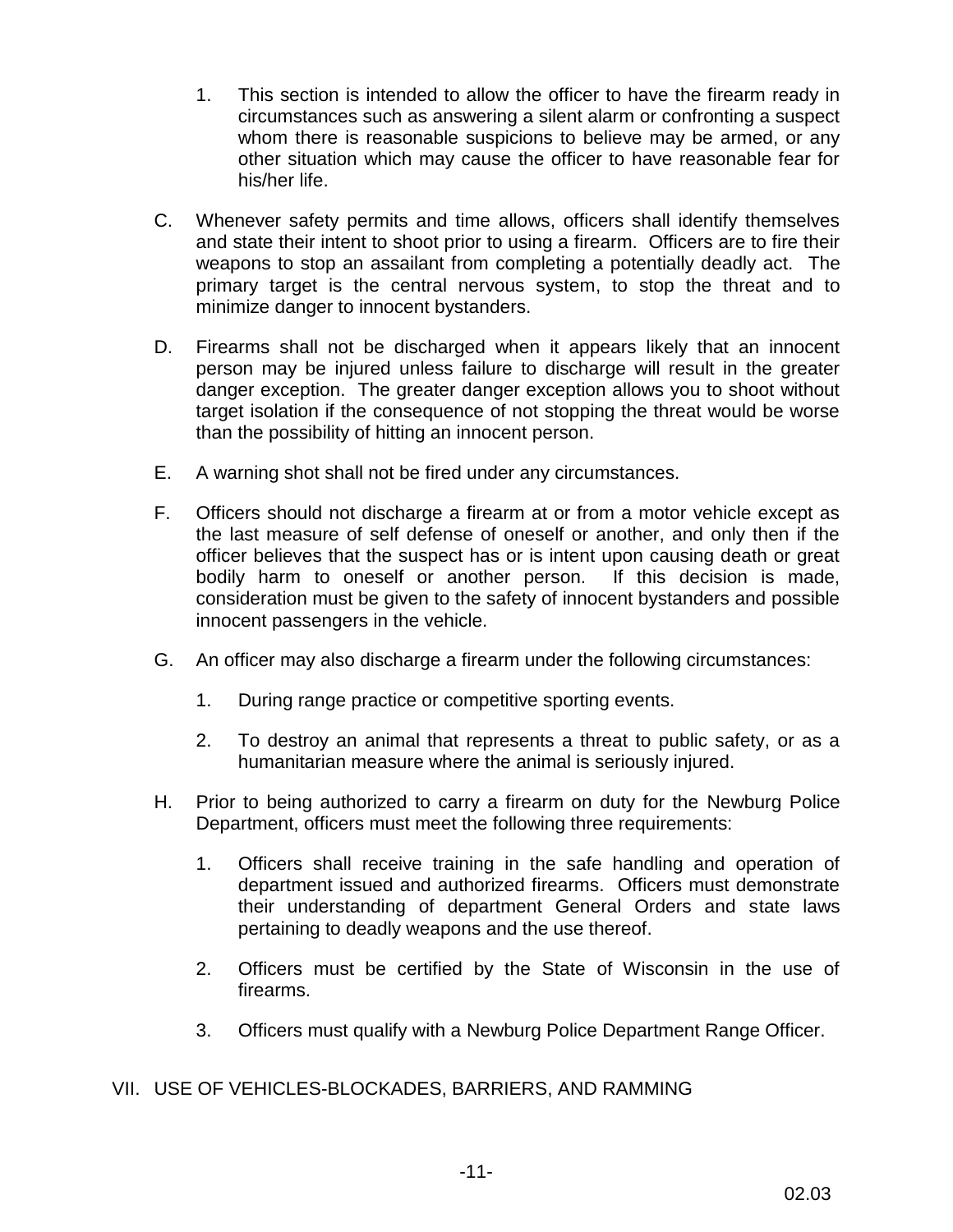- A. The following may only be employed by a police officer if, and only if, the use of deadly force would be authorized:
	- 1. The use of blockades or roadblocks constructed by placing obstacles (including but not limited to police vehicles) of such density and mass upon a roadway that any vehicle colliding with them would be so severely decelerated that its occupants would likely suffer death or serious injury.
	- 2. Ramming of a suspect/evader vehicle by a police vehicle.
	- 3. Forcing a suspect/evader off the roadway or highway and/or into another object by the use of a police vehicle.

## VIII. USE OF NON-DEADLY FORCE

- A. An officer shall use only the minimum amount of force that is reasonably necessary to perform his/her duties. The amount of force which may be employed is determined by the circumstances of a situation, including, but not limited to:
	- 1. The nature of the incident of offense.
	- 2. The behavior of the subject against whom force is to be used, actions by third parties who may be present.
	- 3. Physical conditions.
	- 4. The feasibility or availability of alternative actions.
- B. The reasonableness of the force used will be judged in the light of the circumstances as they appeared to the officer at the time he/she acted, and not as they appear from a subsequent, more thorough knowledge of the circumstances.
- C. Under no circumstances may an officer continue to use force (except for physical restraint) against an individual who has ceased to resist, escape, or otherwise violate the law. The officer making an arrest has the right to use only that amount of force reasonably necessary to affect the arrest and maintain control of the arrested individual.
- D. Officers may use reasonable force to:
	- 1. Overcome an offender's resistance to or threat to resist a lawful arrest.
	- 2. Prevent the escape of an offender or arrested person.
	- 3. Protect a third person from bodily harm or death.
	- 4. Protect himself/herself from bodily harm or death.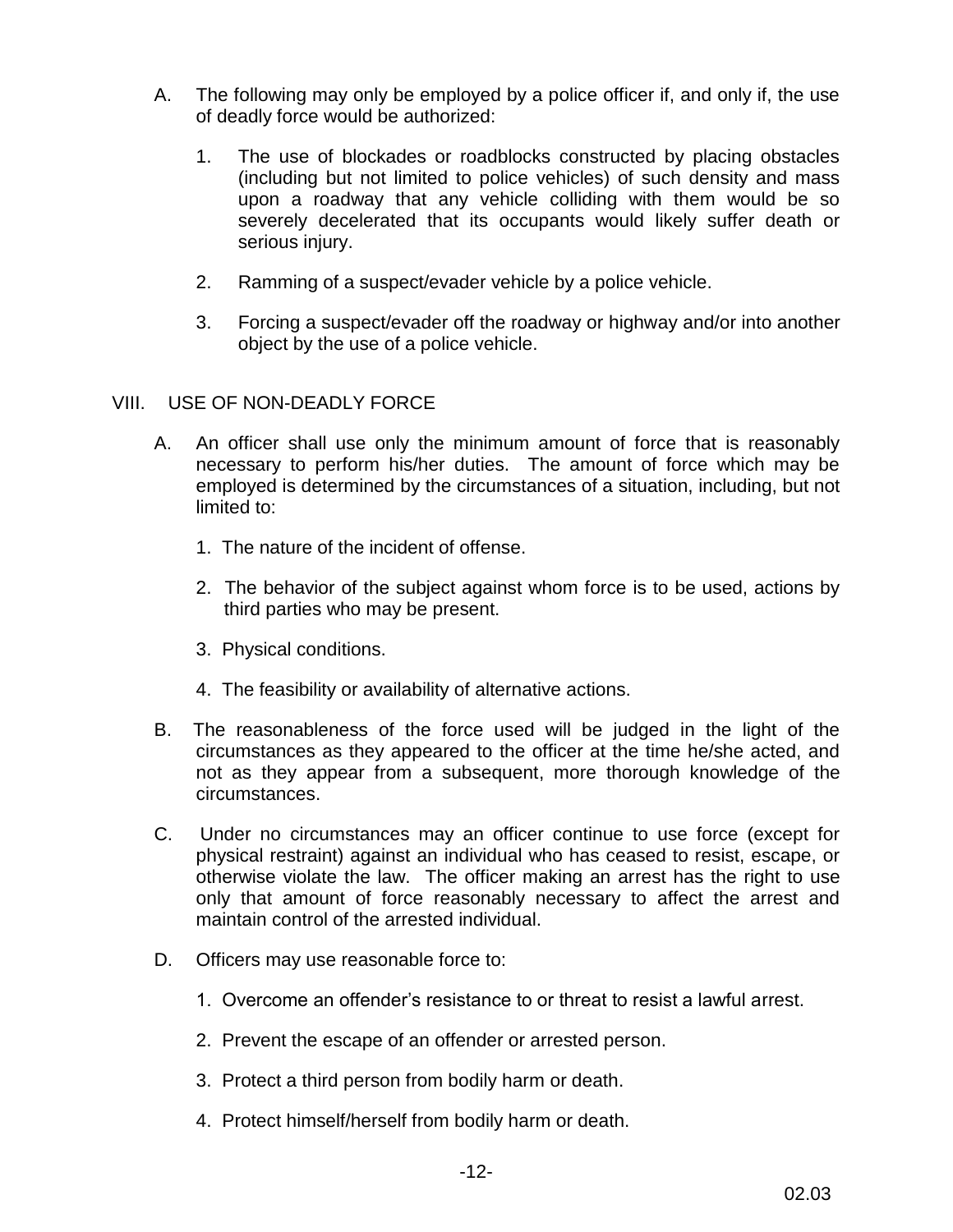- E. When an individual offers only passive resistance to arrest, an officer shall take such person into custody and transport such individual with as much regard to the individual's safety and welfare as is reasonable, practical and possible.
- F. Officers shall not mistreat persons who are in their custody. Officers shall handle such persons in accordance with the law and department orders. The use of excessive and unwarranted force or brutality will not be tolerated under any circumstances and may subject the officer to disciplinary action. If any officer observes another officer of any rank or department, using what they believe to be excessive or unlawful force, that officer shall intervene on behalf of the person receiving the excessive force.
- G. The DAAT Disturbance Resolution Model should be followed and adhered to at all times.
- H. Training for less lethal weapons shall occur at least biennially for officers authorized to use such weapons or techniques.

## IX. FOOT PURSUITS

- A. An officer's decision to pursue on foot shall be made with an awareness and appreciation for the risk to the officer and others who may be exposed. In deciding whether to initiate or continue a foot pursuit, officers shall also consider the following risk factors:
	- 1. The severity of the incident and/or offense to which the officer is responding.
	- 2. Officer/suspect factors regarding skill level, age, size, and strength of the fleeing suspect.
	- 3. Availability of immediate assistance.
	- 4. Geography familiarization and orientation.
	- 5. The necessity of the pursuit based upon whether the identity of the suspect is known or can be determined permitting apprehension at a later time.
	- 6. Whether the person being pursued poses a threat or harm to the public beyond the act of fleeing the officer, if not immediately apprehended.
	- 7. When the foot pursuit enters a building, structure, confined spaces, wooded or otherwise isolated areas without sufficient backup; the officer should consider setting up a perimeter and waiting for additional officers.
	- 8. Consider perimeter and await back-up officers.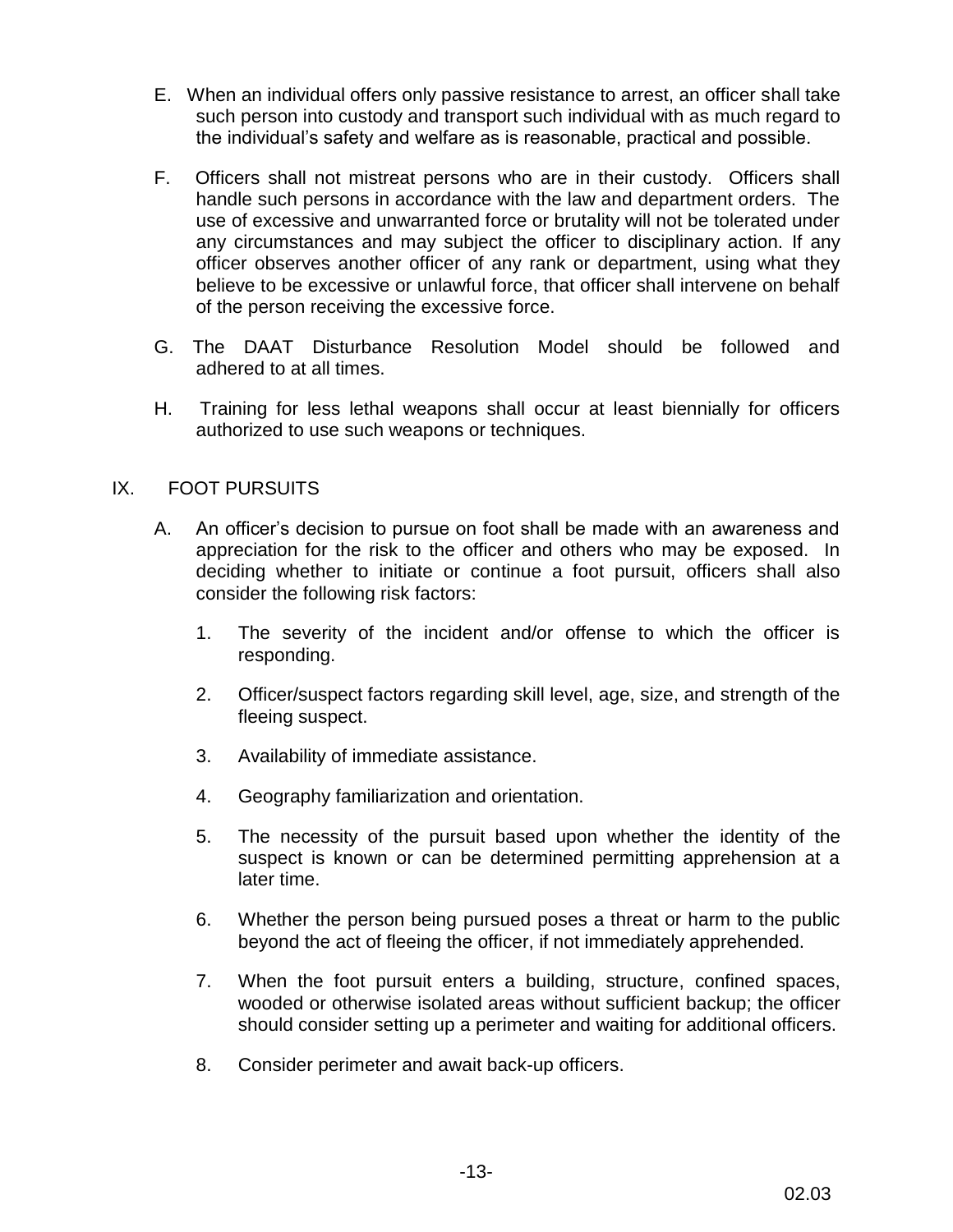- B. The foot pursuit should be discontinued when the following risk factors develop:
	- 1. The threat of harm to the officer or the fleeing suspect outweighs the necessity for immediate apprehension.
	- 2. Inability to maintain radio contact with communications center.
	- 3. Riotous or unsafe environment.
	- 4. Identity of fleeing suspect is obtained.
	- 5. Termination of pursuit is directed by a supervisor.

## X. USE OF POLICE BATONS

- A. The police baton may be used by an officer only when it is reasonably apparent that a lesser degree of force would be inadequate to control the situation. The baton may be used by an officer to subdue a violently resisting subject or in self-defense or in defense of a third person if lesser methods have failed, or if circumstances warrant the immediate use of the baton.
	- 1. Only those officers qualified in the Defensive and Arrest Tactics System shall be allowed to carry or use the impact weapon.
	- 2. The acceptable primary target areas for the impact weapon are the elbow, knee, and abdomen.
	- 3. An officer shall not strike an individual outside the primary target areas unless such action would be justified under the use of deadly force guidelines.
	- 4. The intentional striking of an individual above the shoulders is prohibited. However, it is recognized that because of a person's own resistance, the accidental, unintentional striking of a person above the shoulders may occur. If that happens, the officer must articulate this in detail in the report of the incident and will seek immediate medical attention for the subject if treatment is necessary.
	- 5. The police baton was never intended to replace the officer's gun, but it is an alternative to be used at less than deadly force.

## XI. CHEMICAL RESTRAINT

1. The aerosol chemical control device authorized by the Newburg Police Department contains oleoresin capsicum (O.C.). No other aerosol chemical restraint is authorized or allowed without prior approval from the Chief of Police or the Chief's designee. All O.C. must be nonflammable.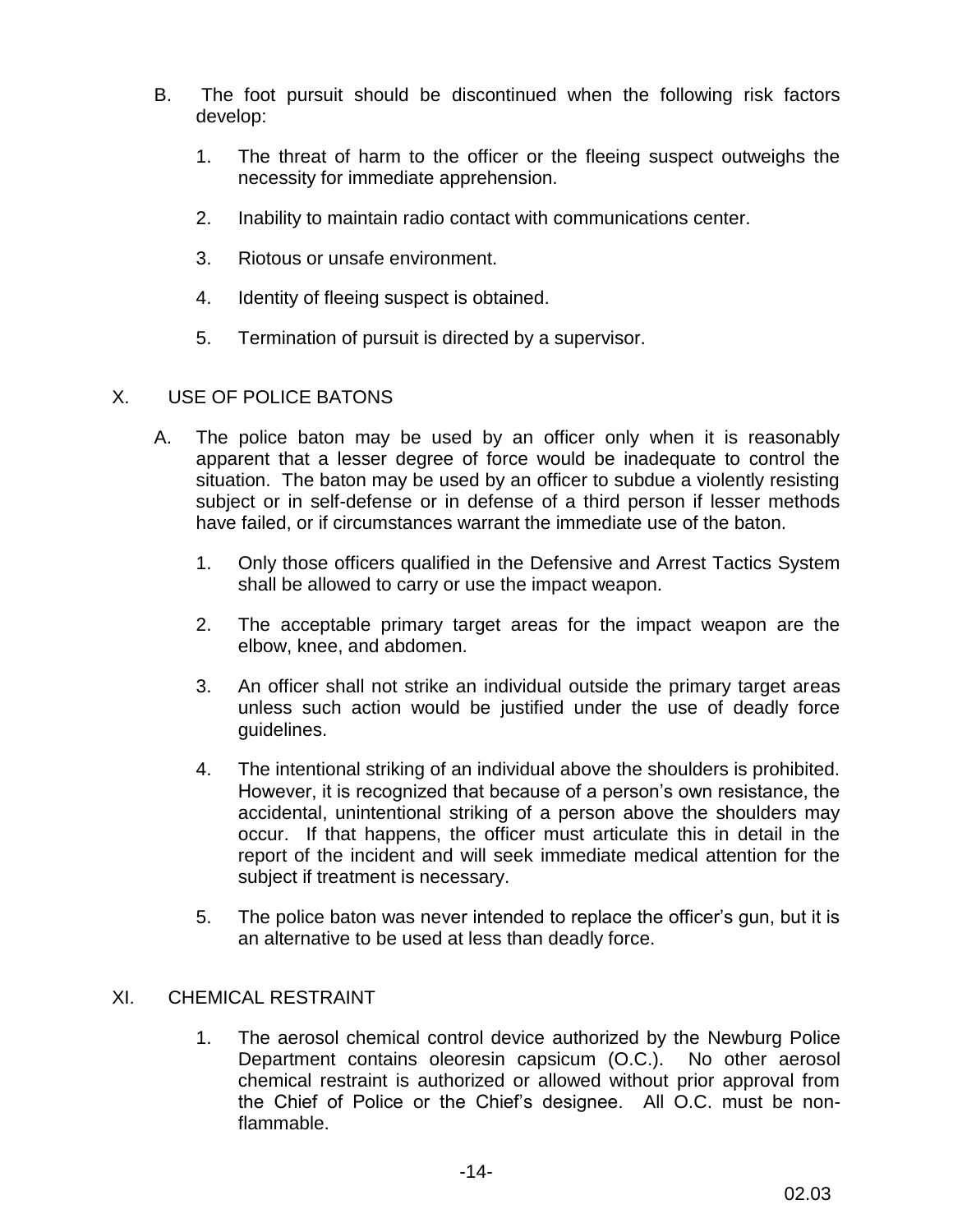- 2. When an officer is threatened with physical force or dealing with a resistive or combative person and lesser control factors are ineffective, consideration should be given to the use of control devices.
- 3. All uniformed officers issued O.C. aerosol will be required to carry it while on duty unless replaced by an Electronic Control Device in which case it must be in the squad. This rule shall not apply to administrative personnel and other officers assigned to plain clothes duties within the police department.
- 4. O.C. aerosol will be used consistent with the training provided by the Newburg Police Department and/or the Wisconsin Training and Standards Bureau.

# XII. CONDUCTED ELECTRICAL WEAPON (CEW)

- A. An electronic control device may be used by trained officers when a subject is threatening to actively resist or is actively resisting an officer and the subject poses an articulable threat of harm to an officer or another person. It may also be used when a subject poses a threat of harm to themselves such as self-inflicted injury or a suicide attempt.
	- 1. The CEW is considered to be in the "Control Device" section of the Intervention Options on the Disturbance Resolution Model.
	- 2. The use of the CEW shall be consistent with the manufacturer's recommendation and precautions.
	- 3. Officers may include in the decision to use this force option information known to the officer at the time of the incident, including conduct or statements of the subject or prior history of resistive or violent behavior.
	- 4. Passive resistance without posing an articulable threat of harm to officers or others does not permit the use of a CEW.
- B. An officer shall not brandish, display, or threaten the use of a CEW unless he or she can reasonably conclude its use may become justified and is anticipated.
- C. In each instance that a CEW is deployed in an incident, consideration should be made regarding the need for lethal cover.
- D. Officers who deploy a CEW against a subject shall ensure the subject is monitored for injury as soon as practical after the subject is under control.
- E. If an adverse reaction to the CEW occurs, or if requested by the person, emergency medical services shall be provided to them.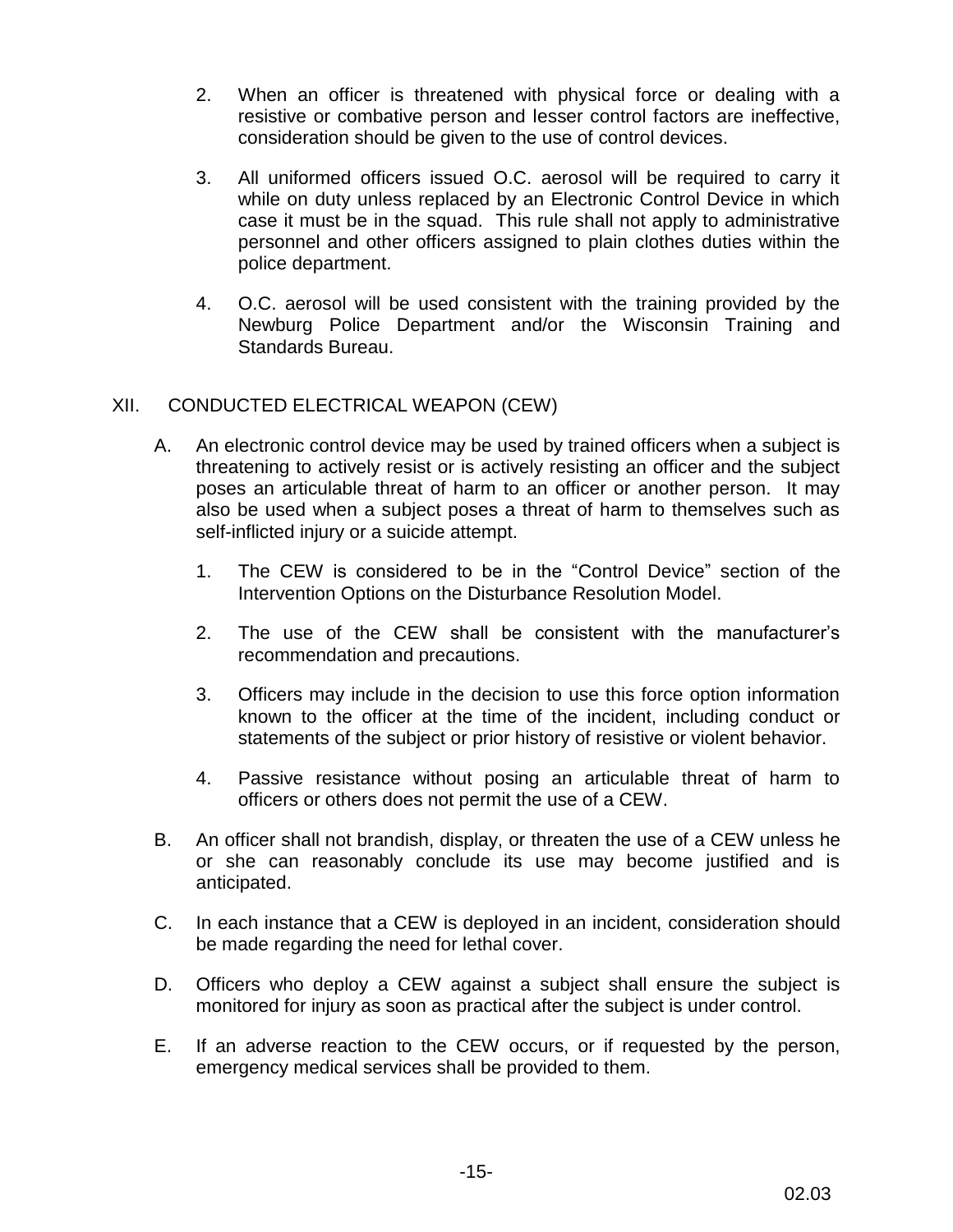- F. If the probes are imbedded in sensitive tissue areas, i.e. neck, face, groin, or the breasts of a female, officers shall arrange transport to a medical facility for removal. If the probes are imbedded in other non-sensitive tissue areas, a CEW-trained officer may remove them according to the trained procedures.
- G. After the probes have been removed, they shall be handled as a biohazard and packaged according to the trained procedure. Photographs of the wound site shall be taken if practical. Probes and wires will be retained as evidence.
- H. When a CEW is deployed against a subject, the officer shall notify the shift supervisor, and shall complete an offense report detailing the circumstances of the incident.
- I. Trained officers shall complete a refresher course and a written examination every two years concerning the use of this weapon.

## XIII. DE-ESCALATION

- A. The concept of de-escalation involves an officer's use of time, distance, and relative positioning in combination with Professional Communication Skills to attempt to stabilize a situation and reduce the immediacy of a threat posed by an individual. The merging of Professional Communication Skills such as Crisis Intervention and sound tactical positioning can be instrumental in generating the needed time, options, and resources to gain willful cooperation and ensure everyone's safety.
- B. DONE Danger, Overriding Concern, No Progress, and Escape There are many circumstances in which de-escalation is not applicable to a situation and the Professional Communication Skill concept of DONE offers examples and guidance. The Acronym DONE stands for Danger, Overriding Concern, No Progress, and Escape.
	- 1. Danger Something has occurred that negatively effects the commodities of time, distance, and positioning making de-escalation not possible. For example, when officers are making contact with the subject who is armed with a knife, he suddenly charges the officers, forcing them to escalate.
	- 2. Overriding Concern An event occurred that has changed the priority and has drastically influenced the outcome of this situation and placed officers in a position to use force. For example, officers are talking to a subject armed with a knife and an innocent bystander has walked into the situation and the subject closes the distance with them.
	- 3. No Progress Officers' attempts to gain rapport with the subject and it isn't working. For example, officers are talking to a suspect who ignores their dialogue and closes the distance on them.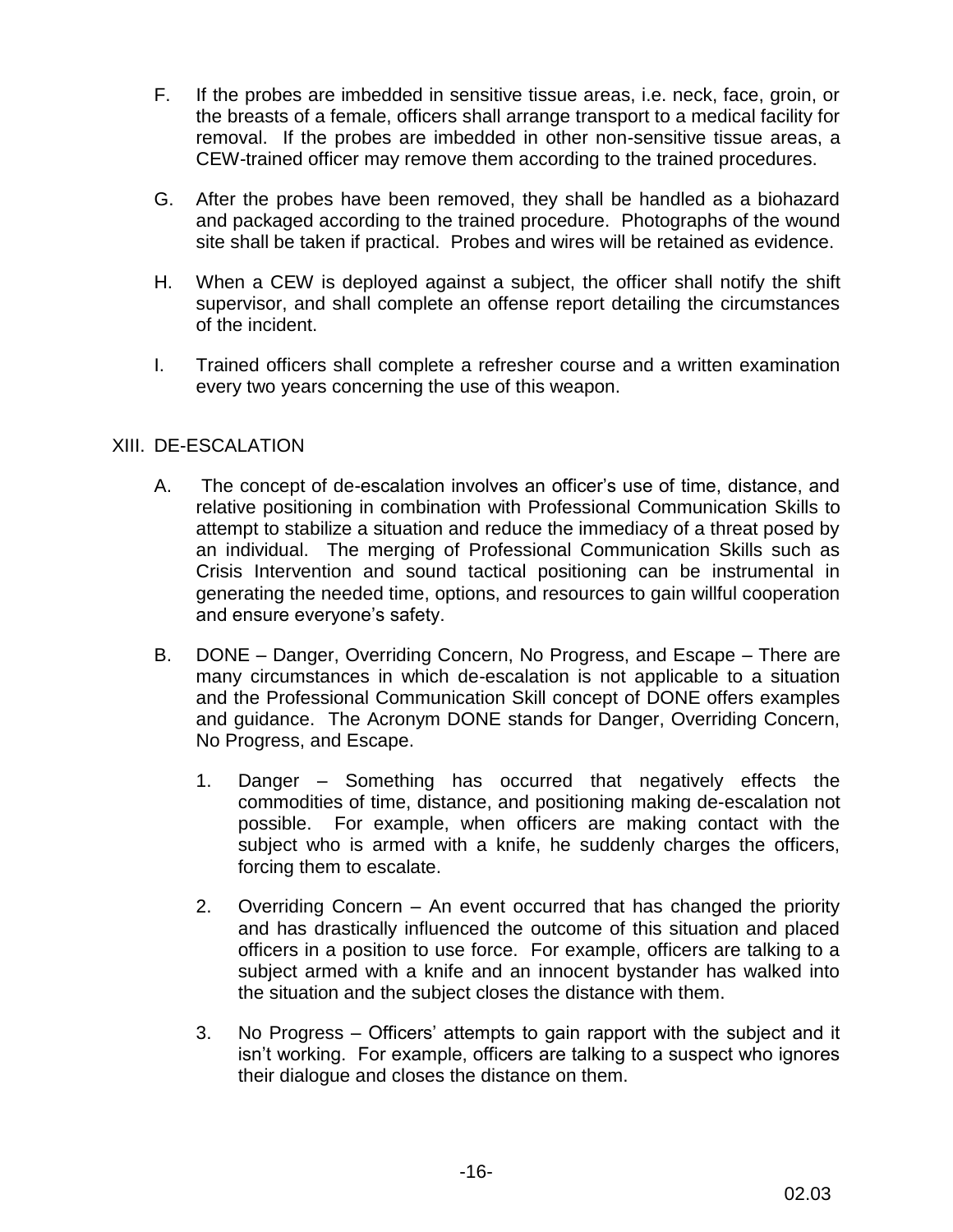4. Escape – The officers' relative positioning and limited distance does not allow them the ability to regain safe distance and positioning (escape) to continue de-escalation efforts. For example, the suspect moves towards the officers and puts them into a position where they can't escape.

## XIV. MEDICAL ASSISTANCE

- A. All sworn department personnel who engage in the use of force shall after the subject has been brought under the officers' control:
	- 1. Check the subject for injuries and administer first aid if required.
	- 2. Summon appropriate medical aid if necessary.
	- 3. Maintain close personal observation and physical contact with the subject while continuing to provide first aid until relieved by appropriate medical personnel.

# XV. REPORTING THE USE OF FORCE

- A. The officer involved shall orally advise his/her supervisor of the use of force and the underling facts justifying his/her use of force as soon as possible.
- B. The officer involved shall make a written report/statement as to the underlying facts and the reasonableness, as perceived by the officer, justifying his/her use of force.
- C. If the discharge of the weapon or use of force causes injury or death or great bodily harm, the supervisor shall notify the Chief of Police or the Chief's designee as soon as possible.
- D. The supervisor, as soon as possible during the investigation, shall forward all reports of the investigation to the Chief of Police.
- E. An Intra-departmental Communication shall be completed regarding any incident involving the intentional or accidental discharge of a firearm, except on an approved firearms range for the purpose of firearms practice, training, competition, qualification or legal hunting purposes.
- F. Whenever an officer uses force in the performance of his/her duty, he/she shall indicate in the report of the incident the use of the force and the circumstances and justification for its use. The Newburg Police Department Officer Defensive Action Report will be completed and submitted to the chief of police or his designee for review. This will include all use of force incidents except for handcuffing, but also including pointing a Taser or weapon at a person. Below lists the reasons a report should be filed:
	- 1. Firearms: discharging or pointing of any firearm.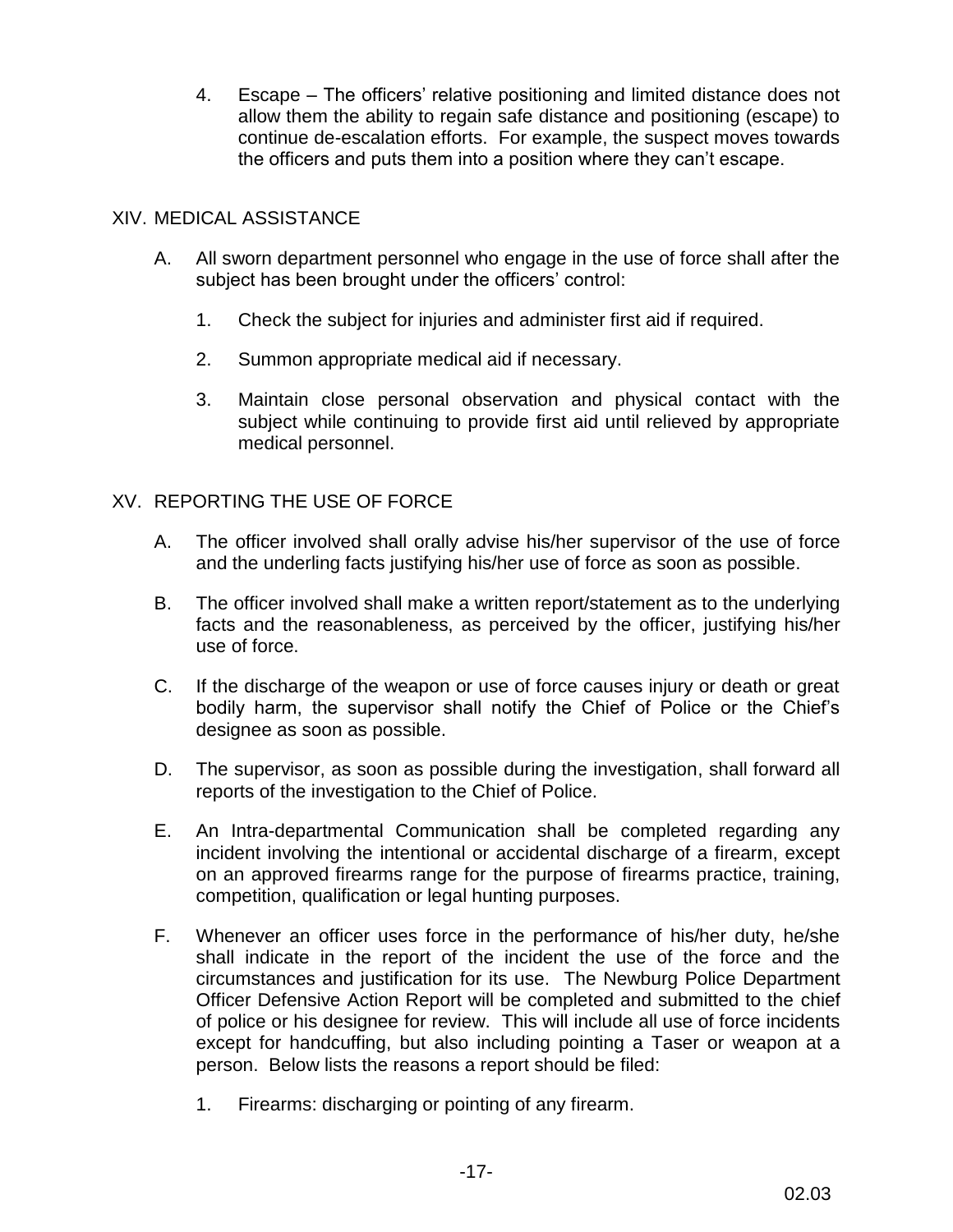- 2. Conducted Energy Weapon: Pointed or deployed CEW.
- 3. Baton: use in striking, blocking, or pushing of any person.
- 4. Chemical agents: use of any chemical agent; pointed or deployed.
- 5. Physical force: striking, punching, pushing, or restraining any person.
- 6. Oleoresin capsicum: use of any pepper spray gas aerosol; pointing or deployed.
- G. An officer who witnesses another officer using force in excess of that permitted by law and this General Order, must report such use of force to a supervisor immediately. If the offending officer is their supervisor then the reporting officer will report the incident to the next supervisor in the chain of command. Subsequent written notification to the chief of police shall be made prior to the end of shift and include the date, time, and place of the occurrence, the identity if known, and description of the participants, and a description of the events and the force used.
- H. Supervisors will complete the Supervisor Inquiry of Officer Defensive Action form and which will be submitted to the chief of police or his designee for review.
- I. All use of force reports and forms shall be forwarded to the chief of police or his designee and a copy will be filed with the chief or his designee.
- J. At least once every year the chief or his designee shall review the use of force reports to determine any policy issues, training or weapons/equipment deficiencies, or disciplinary matters that require attention or any type of future action.

# XVI. DEADLY FORCE INCIDENT PROCEDURES (REFER TO GENERAL ORDER 2.06)

This directive is for departmental use only and does not apply in any criminal or civil proceeding. The department policy should not be construed as a creation of higher legal standard of safety or care in an evidentiary sense with respect to third party claims. Violations of this directive will only form the basis for departmental administrative sanctions.

> Michael K. Foeger Chief of Police

This Order cancels and supersedes any and all previous Orders and directives relative to the subject matter contained herein.